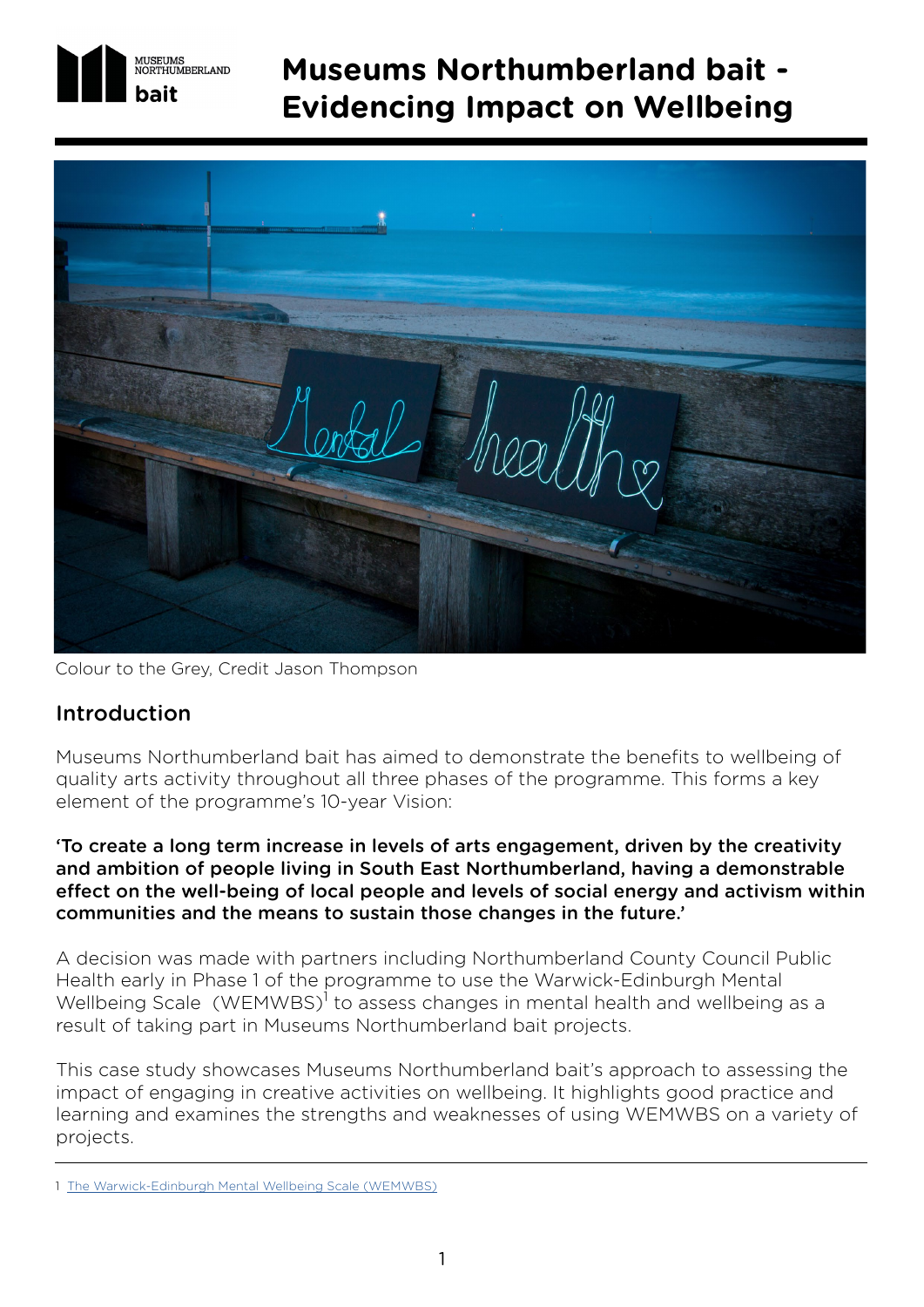

## Context

Assessing the impact of engaging in the arts and creative activities on wellbeing has been a consistent feature of the Museums Northumberland bait programme since its inception in 2013. It was part of the original aims for the programme and featured in its underpinning Theory of Change with the linked ambition to "demonstrate the benefits to wellbeing of quality arts activity."

More broadly it has also been explored by the All-Party Parliamentary Group on Arts, Health and Wellbeing (APPGAHW) which aims to improve awareness of the benefits that the arts can bring to health and wellbeing. In 2017 the APPGAHW published an Inquiry Report)<sup>2</sup> which draws together research and evidence on the contribution of arts to health and wellbeing.

# Understanding wellbeing

One of the challenges associated with assessing the contribution of arts activity to wellbeing is the range of different definitions and interpretations of what is meant by wellbeing. The What Works Centre for Wellbeing<sup>3</sup> has produced a useful overview of the different levels of wellbeing, including:

- **Individual wellbeing** how we subjectively feel about our life, and objectively whether our human needs are being met
- **Community wellbeing** includes individual wellbeing and impacts, but is more than just aggregating individual wellbeing in an area.

In Northumberland, the Health and Wellbeing Assessment (JSNA), which is the joint strategic needs assessment for the county, focuses specifically on wellbeing from the perspective of tackling health inequalities<sup>4</sup>. One of the themes in the current Joint Health and Wellbeing Strategy 2018-2028<sup>5</sup> is to empower people and communities and to provide access to networks and activities which support good health and resilience. The short version of WEMWBS is one of the methods referenced in the strategy to measure progress, along with qualitative interviews, focus groups, consultation events and case study analysis. This highlights the value in WEBWBS being used as one of the tools in a suite of approaches to evidence changes in health and wellbeing.

Wellbeing is influenced by a wide range of factors. For example, at a community level, perceptions of where people live are important as local pride and appreciation of an area are linked to feelings of attachment and a sense of belonging. Community connectedness is also important, which is driven by opportunities for people to meet up and socialise through meaningful interactions.

3<https://whatworkswellbeing.org/about-wellbeing/what-is-wellbeing/>

5 [https://www.northumberland.gov.uk/NorthumberlandCountyCouncil/media/Health-and-social-care/Public%20Health/](https://www.northumberland.gov.uk/NorthumberlandCountyCouncil/media/Health-and-social-care/Public%20Health/Northumberland-CC-Health-and-Wellbeing-17-12-19-2.pdf) [Northumberland-CC-Health-and-Wellbeing-17-12-19-2.pdf](https://www.northumberland.gov.uk/NorthumberlandCountyCouncil/media/Health-and-social-care/Public%20Health/Northumberland-CC-Health-and-Wellbeing-17-12-19-2.pdf)

<sup>2</sup> [All-Party Parliamentary Group on Arts, Health and Wellbeing \(2017\) - 'Creative Health: The Arts for Health and Wellbeing'.](All-Party Parliamentary Group on Arts, Health and Wellbeing (2017) - ‘Creative Health: The Arts for ) 

<sup>4</sup> [https://www.northumberland.gov.uk/Northumberland-Knowledge-and-JSNA/Our-Health-and-Wellbeing/Health-and-Wellbeing-1.](https://www.northumberland.gov.uk/Northumberland-Knowledge-and-JSNA/Our-Health-and-Wellbeing/Health-) [aspx](https://www.northumberland.gov.uk/Northumberland-Knowledge-and-JSNA/Our-Health-and-Wellbeing/Health-)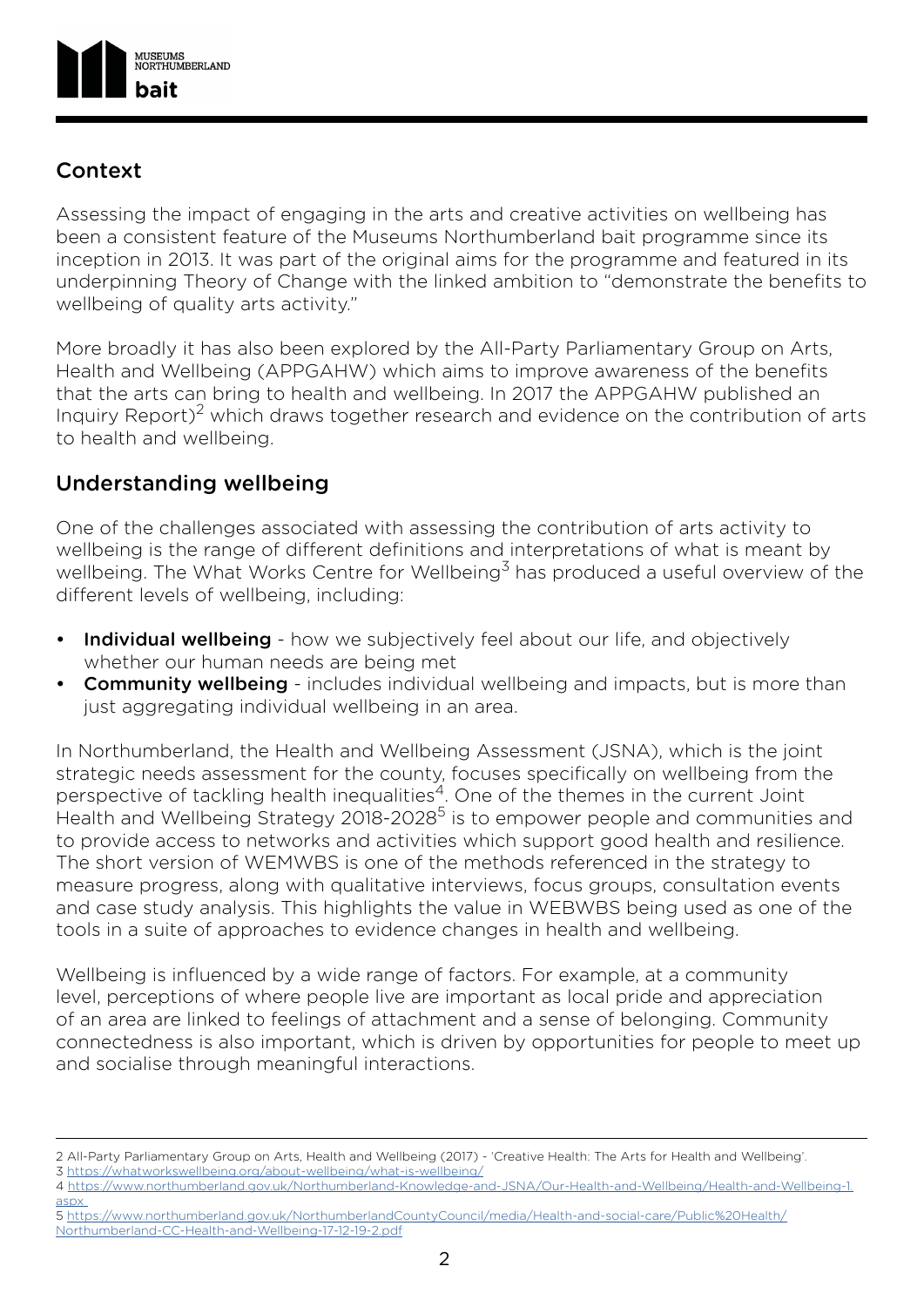At an individual level, research points to the value of regular participation or attendance at events in driving self-reported improvements in wellbeing. Social capital, which may be understood as a measure of neighbourhood trust and civic engagement, is also an important driver of wellbeing. Conversely the prevalence of social isolation and loneliness can negatively influence an individual's sense of wellbeing<sup>6</sup>.

Understanding which aspect of wellbeing an intervention, or programme, is aiming to contribute towards is important as this can inform the selection of an appropriate tool or measurement process. In the context of the Museums Northumberland bait programme, the agreed focus in 2012 was on measuring wellbeing at a community level and in particular mental wellbeing in adults.

# Why WEMWBS?

WEMWBS has been validated for use in a range of geographical locations, cultural contexts and settings. It is focused on positive aspects of mental health and is commonly used to track progression and impact over time, (e.g. to support public health initiatives or clinical studies).

WEMWBS data has been used by Museums Northumberland bait to generate a wholepopulation analysis, (i.e. assessing changes across a group of specific participants or programme-wide participants, rather than tracking individual impacts over time).

Its use as a consistent tool by Museums Northumberland bait programme was innovative. Its introduction in 2013 predates subsequent guidance by Public Health England on appropriate ways of documenting the impacts of arts for health and wellbeing<sup>7</sup> and has generated considerable learning for partners and the sector more widely.

Based on guidance from Consortium partner Northumberland County Council Public Health, WEMWBS was chosen by Museums Northumberland bait as the preferred approach to evidencing the 'demonstrable effect on the wellbeing of local people' that forms a key part of the programme's 10-year vision. WEMWBS was chosen due to it:

- Providing a credible, user-friendly methodology
- Using a range of questions composed of 'non-medical' language
- Offering a straightforward approach to analysing the results
- Providing a means to assess changes in population wellbeing
- Facilitating the analysis of a combination of quantitative and qualitative evidence

WEMWBS comprises two scales - a 7-item and the 14-item scale<sup>8</sup> used by Museums Northumberland bait. People are invited to complete scored questionnaires at the start of a project and at the end, with at least a two-week gap between the first and second

7 Public Health England (2016)- 'Arts for health and wellbeing: An evaluation framework'.

<sup>6</sup> For an overview of key literature see Wavehill (2021) - 'The Contribution of Events to Scotland's Wellbeing'. Report for Visit Scotland.

<sup>8</sup> [WEMWBS: 14-item vs 7-item scale \(warwick.ac.uk\)](https://warwick.ac.uk/fac/sci/med/research/platform/wemwbs/about/wemwbsvsswemwbs/)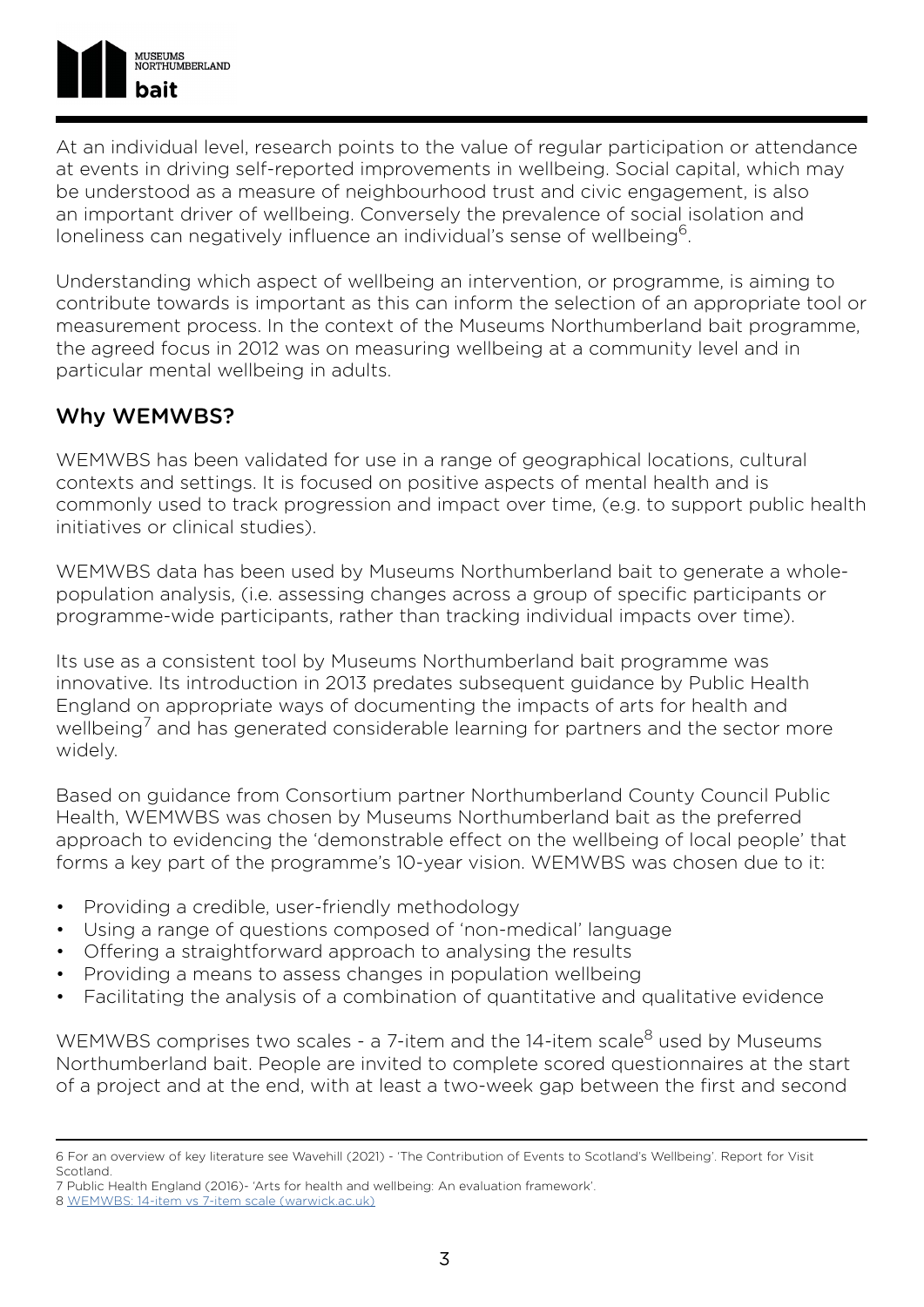

scores. The statements on the questionnaire ask about the feelings and thoughts of participants based on their experience over the last two weeks.

| <b>Statements</b>                                     | <b>None</b><br>of the<br>time | Rarely         | Some<br>of the<br>time | Often                    | All of<br>the<br>time |
|-------------------------------------------------------|-------------------------------|----------------|------------------------|--------------------------|-----------------------|
| I've been feeling optimistic about the future         |                               | $\overline{2}$ | 3                      | 4                        | 5                     |
| I've been feeling useful                              |                               | $\overline{2}$ | 3                      | $\overline{\mathcal{A}}$ | 5                     |
| I've been feeling relaxed                             |                               | $\overline{2}$ | 3                      | $\overline{4}$           | 5                     |
| I've been feeling interested in other people          |                               | $\overline{2}$ | 3                      | $\Delta$                 | 5                     |
| I've had energy to spare                              |                               | $\overline{2}$ | 3                      | $\overline{\mathcal{A}}$ | 5                     |
| I've been dealing with problems well                  |                               | $\overline{2}$ | 3                      | $\Delta$                 | 5                     |
| I've been thinking clearly                            |                               | $\overline{2}$ | 3                      | $\varDelta$              | 5                     |
| I've been feeling close to other people               |                               | $\overline{2}$ | 3                      | $\Delta$                 | 5                     |
| I've been feeling confident                           |                               | $\overline{2}$ | 3                      | $\varDelta$              | 5                     |
| I've been able to make up my own mind<br>about things |                               | $\overline{2}$ | 3                      | 4                        | 5                     |
| I've been feeling loved                               |                               | $\overline{2}$ | 3                      | $\overline{\mathcal{A}}$ | 5                     |
| I've been feeling interested in new things            |                               | $\overline{2}$ | 3                      | $\Delta$                 | 5                     |
| I've been feeling cheerful                            |                               | $\overline{2}$ | 3                      | $\overline{4}$           | 5                     |

The WEMWBS score is the sum of the ratings of the 14 statements which are scored from 1 to 5. Scores therefore range from 14 to 70 with higher scores indicating greater positive mental wellbeing.

### Target participants

Participating in research to assess changes in wellbeing through WEMWBS has always been entirely optional for Museums Northumberland bait participants. The qualitative impact of people engaging in creative activities has also been captured as part of internal and independent evaluation of projects and commissions. However, the use of the WEMWBS methodology has been more selective and linked to project aims, needs of participants and nature of project activities.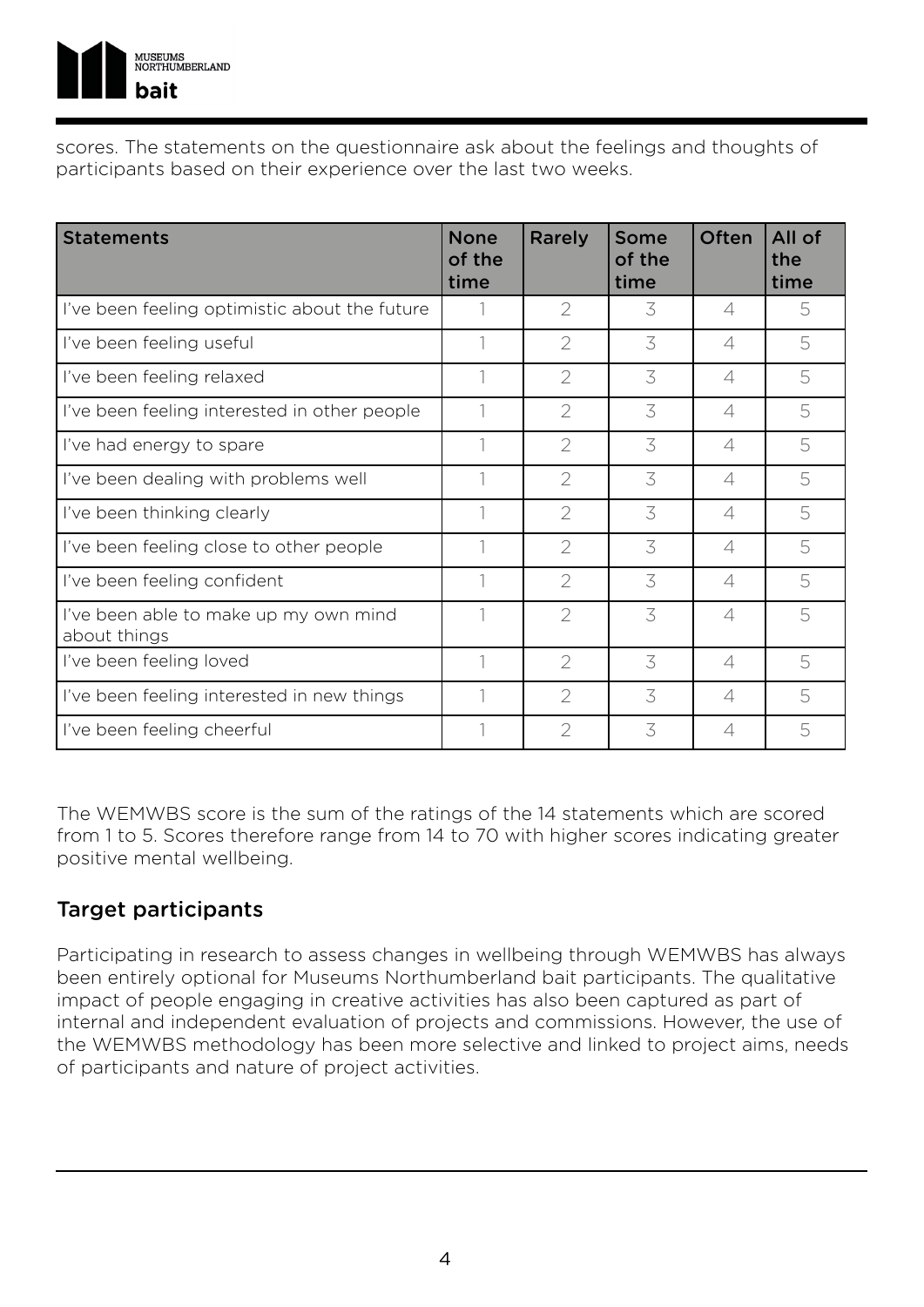

It is also important to highlight the complementarity and relationship between different approaches to measuring health and wellbeing. For example, WEMWBS has strong links to the Five Ways to Wellbeing<sup>9</sup>, with many aspects of Museums Northumberland bait projects linking with multiple elements of these steps to improve mental health and wellbeing:

- 1. Connect
- 2. Be active
- 3. Take notice
- 4. Keep learning
- 5. Give

It is important to state that a quantitative assessment of wellbeing attributed to creative activities will not always be appropriate. However, improvements in wellbeing attributed to Museums Northumberland bait projects and commissions typically linked to increased pride, enhanced self-confidence and reduced isolation can still be recorded and evaluated through a range of approaches.

For example, *Nowt About us Without Us*, an exhibition highlighting the journeys of people working with artists gathered simple feedback using a visual tool to track qualitatively what would be a maximum of a two-hour interaction. More widely, the Community Programming project which supported local people to identify and programme theatre shows in community venues used feedback from interviews with participants and partners to capture the collective and individual journeys of those involved.

The relevance and strength of analysis of the impact of creative activities required a robust and trusted methodology that could be applied consistently over a range of projects. Museums Northumberland bait has utilised WEMWBS to not only assess the impact of the programme, but also build on and help to fill the gaps in the existing evidence base.

### Projects and partners

Approximately 70 Museums Northumberland bait projects and commissions have utilised WEMWBS, with 522 people<sup>10</sup> completing the wellbeing assessment. These projects and commissions have been increasingly longer-term in nature in Phases 2 and 3 of the programme compared to the typically shorter term projects generating 'short, sharp impacts' prevalent in Phase 1 of the programme. Both have equal applicability for WEMWBS.

Examples of projects highlighted by the programme team to reveal the breadth of application of WEMWBS across different client groups include:

<sup>9</sup> [Five ways to wellbeing - Mind](https://www.mind.org.uk/workplace/mental-health-at-work/taking-care-of-yourself/five-ways-to-wellbeing/)

<sup>10</sup> The vast majority of these are different people, taking part in different projects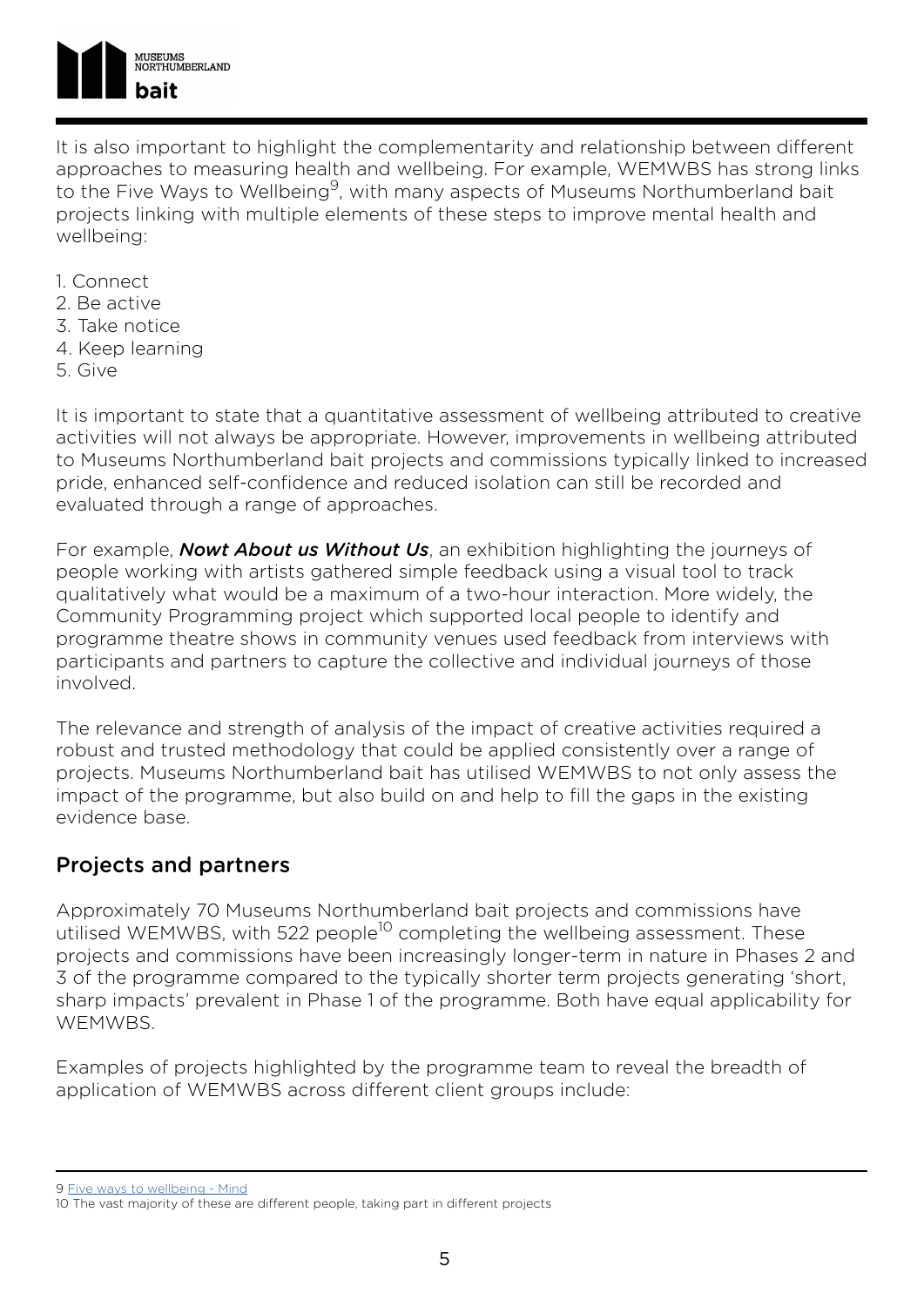

The **Open Door** project involved people with refugee status who have recently resettled in South East Northumberland. The project combined fortnightly sessions with artists with an open, safe and supportive environment embracing fun, socialising and food to facilitate interaction for those new to the country. Some of the people who took part have progressed to play key roles in project development in Phase 3 of the programme.

Northumberland Recovery Partnership (NRP) is a dedicated service for anyone in Northumberland, 18 years old or over, who is experiencing problems with drugs and alcohol. NRP worked with Museums Northumberland bait during Phase 1 of the programme to deliver a 12-week series of arts workshops to explore and create arts a tool for wellbeing and recovery.

 *"The arts and WEMWBS enable a voice and inner feelings to be expressed – it's also a great way to evaluate service provision."*  (Sam Ruth, NRP team leader)

**Escape Family Support**<sup>11</sup> is a county-wide drug and alcohol misuse charity. It worked with Museums Northumberland bait in 2014 to enable service users to experience a range of arts activities delivered by freelance artists. The success of these pilot art taster sessions encouraged Escape to establish a longer-term artist residency which delivered fortnightly sessions over a six month period.<sup>12</sup>

*"WEMWBS was introduced to ESCAPE Family Support by bait as a tool that can be used to gather robust and reliable data to measure people's wellbeing. Since using WEMWBS*  for our art sessions working with bait, we've recently piloted it for a Strengthening *Families Course with parents and carers and the results were quite astounding – over 30% increase in people's well-being from the start of the programme to the end. We really like the ease of use and the simple, relaxed format of the questions for participants to complete and we're planning to use it more."*  (Nikki Barron, Escape Family Support Team Manager)

The Bridge Project worked with Museums Northumberland bait in 2018/19 to offer arts workshops as part of a programme to remove barriers to work for people living in South East Northumberland. The impact of the 18-month collaboration was such that Bridge beneficiaries had developed sufficient skills and confidence to facilitate a workshop for approximately 30 people including Public Health officials and staff from Museums Northumberland to highlight their experience on the project.

### Outcomes and impact – what changed as a result?

Whilst many people recognise the fundamental benefits of creative activity to wellbeing, by building relationships with partners, Museums Northumberland bait has been able to create an evidence base to analyse this impact in both qualitative and quantitative terms.

<sup>11</sup> [Escape Family Support – Opening doors to drug and alcohol support](https://escapefamilysupport.org.uk/) 

<sup>12</sup> Further details on the programme's partnership with ESCAPE Family Support can be found in the following case study: [bait-CS-](http://baittime.to/assets/Case%20Studies/bait-CS-EscapeFamilySupport.pdf)[EscapeFamilySupport.pdf \(baittime.to\)](http://baittime.to/assets/Case%20Studies/bait-CS-EscapeFamilySupport.pdf)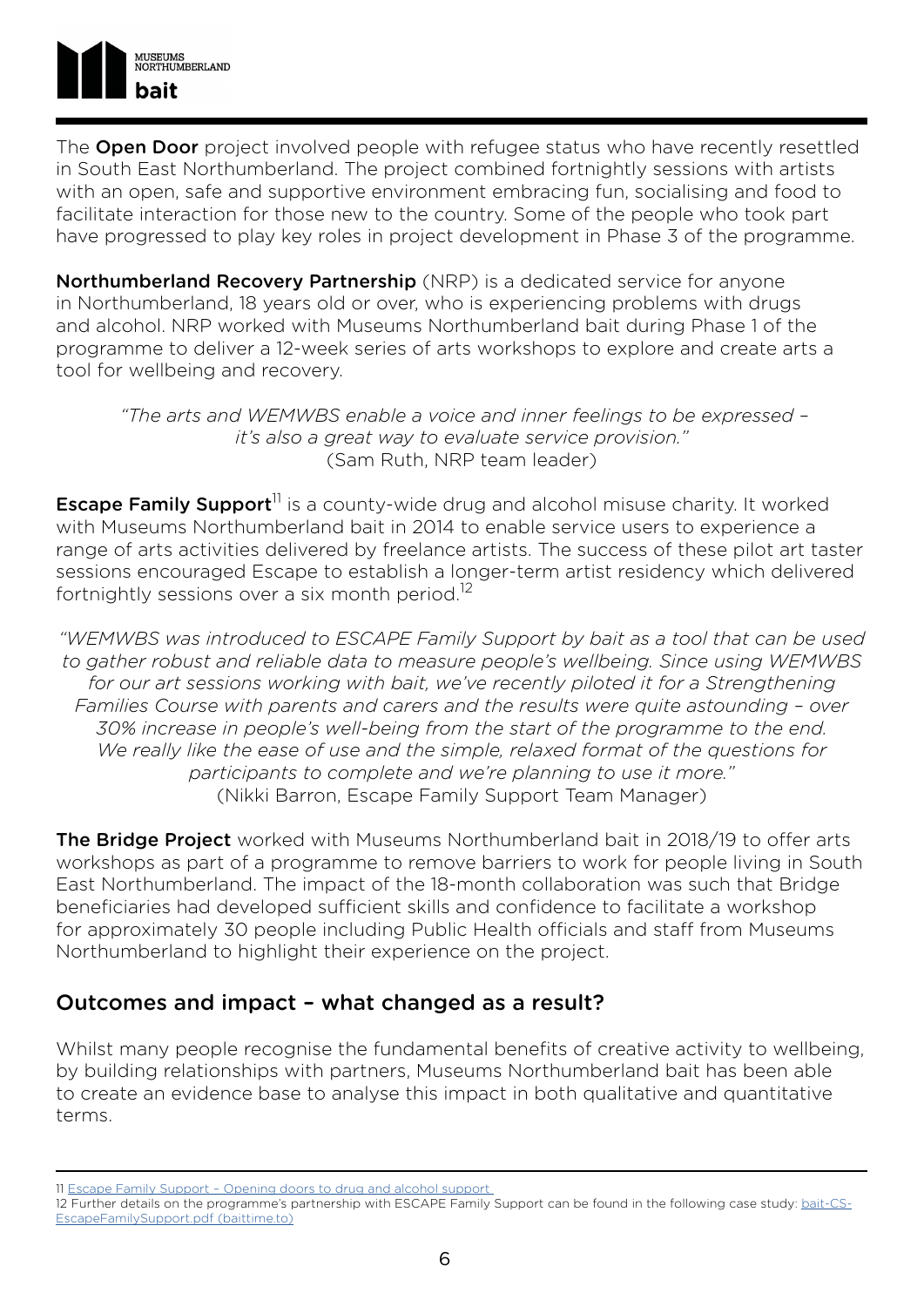

Analysis of the data gathered across the three phases of the Museums Northumberland bait programme reveals:

- In each year of delivery of the programme, between 72-75% of participants reported improvements in wellbeing via WEMWBS. A drop to 69% in analysis completed in January 2022 is judged to be related to the impact of COVID-19 and the increase in social isolation<sup>13</sup>.
- A 15% overall increase in wellbeing scores as a result of participants engaging in a range of creative activities.

#### The positive impact of the programme on wellbeing is highlighted in the changes in the proportion of participants' scores in the top and bottom 15% ranges.

|            | <b>Score</b> | <b>WEMWBS</b> Proportion of bait<br>participants - 1st score | <b>Proportion of bait</b><br>participants - 2nd score |
|------------|--------------|--------------------------------------------------------------|-------------------------------------------------------|
| Top 15%    | 60-70        | 13%                                                          | 25%                                                   |
| Middle     | 43-59        | 52%                                                          | 59%                                                   |
| Bottom 15% | 14-42        | 35%                                                          | 16%                                                   |

- The proportion of Museums Northumberland bait participants with scores equivalent to bottom 15% of the sample decreased from 35% to 16%.
- The proportion of Museums Northumberland bait participants with scores equivalent to top 15% of the sample increased from 13% to 25%.

Importantly in terms of the legacy of the programme and its investment in WEMWBS, a number of partners now recognise the value of engaging their clients, members and local community in creative activities. There is also greater recognition of the merits of measuring the impact to assess progress towards a range of socio-economic targets. As a result, many partners have adopted creative activities to help them meet their own aims and service objectives. Crucially, this impact has been used to not only shape ongoing delivery, but also to inform funding bids and organisational capacity building based on a combination of WEMWBS data and qualitative feedback from staff and participants.

- Northumberland Recovery Partnership used data gathered in partnership with Museums Northumberland bait to inform a successful bid for £20,000 from the Rayne Foundation. This enabled the continued use of creative activities to achieve a range of arts and non-arts impacts and outcomes.
- Museums Northumberland has also recently incorporated WEMWBS analysis into elements of its wider delivery after its Collections Team received training from the Museums Northumberland bait Arts for Wellbeing Manager.

<sup>13</sup> It should be noted that some individuals required some guidance in order to complete the assessment.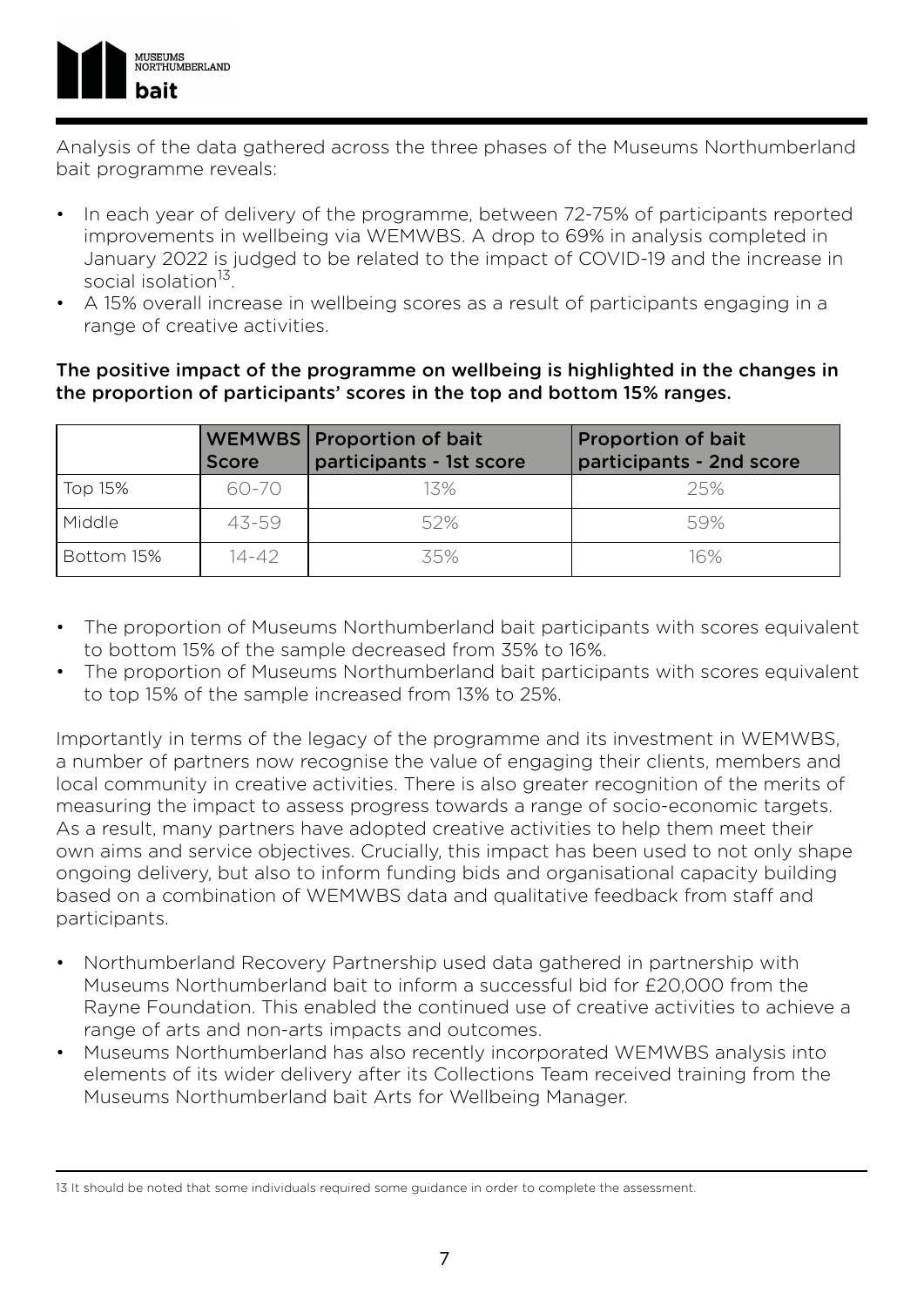

Qualitatively, the improvements inferred by WEMWBS data have typically reflected increased levels of self-confidence, greater engagement and an increased propensity to take risks in participating in creative activities. For example, this could be someone trying something new, engaging in something they feel not so good at, or sharing creative work publicly with audiences for the first time.

The wealth of evidence and expertise developed by Museums Northumberland bait through the programme has also led to the team presenting at events and conferences. They have also been asked to add value to wider partnerships keen to emulate the successes achieved in South East Northumberland. This is increasingly relevant given the role that arts and creative activities have played in the recovery work linked to  $COMID-19<sup>14</sup>$ 

### Lessons learnt

Key areas of learning which can inform ongoing and similar activities include:

- WEMWBS can provide evidence of the wellbeing impacts of creative activities, with more robust evidence typically found from sustained periods of engagement. This complements evidence outlined in the report on arts, health and wellbeing produced for the All-Party Parliamentary Group Inquiry<sup>15</sup> which suggests that participants need to complete around 100 hours per year (average of 2 hours per week) to impact on their wellbeing, highlighting the importance of regular engagement.
- The benefits of providing a focal point and driving force such as the Museums Northumberland bait Arts for Wellbeing Manager to generate buy-in and consistency of approach amongst partners, artists, consortium members and staff are clear. This specialism has also been important in overcoming some people's, (i.e. participants', artists' and partners') inhibitions or lack of confidence in an approach which asks about sensitive and subjective issues.
- WEMWBS data helps to form a picture of what the wellbeing impact of engaging in creative activities can look like. Qualitative evidence can complement and enhance the quality of any analysis and evaluation of process and impact.
- It is necessary to build trust, confidence and cohesiveness in a group before introducing WEMWBS and wellbeing analysis into the project process. As a result, and specifically as WEMWBS asks about how people were feeling 'yesterday' and 'today', this potentially misses weeks or months of 'impact' that is underreported in the final analysis.
- WEMWBS can provide difficulties for people with literacy issues, learning difficulties or for people for whom English is not their first language given the language used, potential differences in interpretation between cultures and the format of the assessment<sup>16</sup>
- Feedback highlights concerns among some artists about measuring the wellbeing impacts of their work, alongside the practicalities of including WEMWBS data collection into their engagement with participants. As a result, some artists have

<sup>14</sup> See [https://www.northumberland.gov.uk/NorthumberlandCountyCouncil/media/Health-and-social-care/Public%20Health/](https://www.northumberland.gov.uk/NorthumberlandCountyCouncil/media/Health-and-social-care/Public%20Health/Northumberland-CC-Health-and-Wellbeing-17-12-19-2.pdf) [Northumberland-CC-Health-and-Wellbeing-17-12-19-2.pdf](https://www.northumberland.gov.uk/NorthumberlandCountyCouncil/media/Health-and-social-care/Public%20Health/Northumberland-CC-Health-and-Wellbeing-17-12-19-2.pdf) 

<sup>15</sup> [Creative\\_Health\\_Inquiry\\_Report\\_2017\\_-\\_Second\\_Edition.pdf \(culturehealthandwellbeing.org.uk\)](https://www.culturehealthandwellbeing.org.uk/appg-inquiry/Publications/Creative_Health_Inquiry_Report_2017_-_Second_Edition.pdf) p.36

<sup>16</sup> WEMWBS has been translated into over 30 languages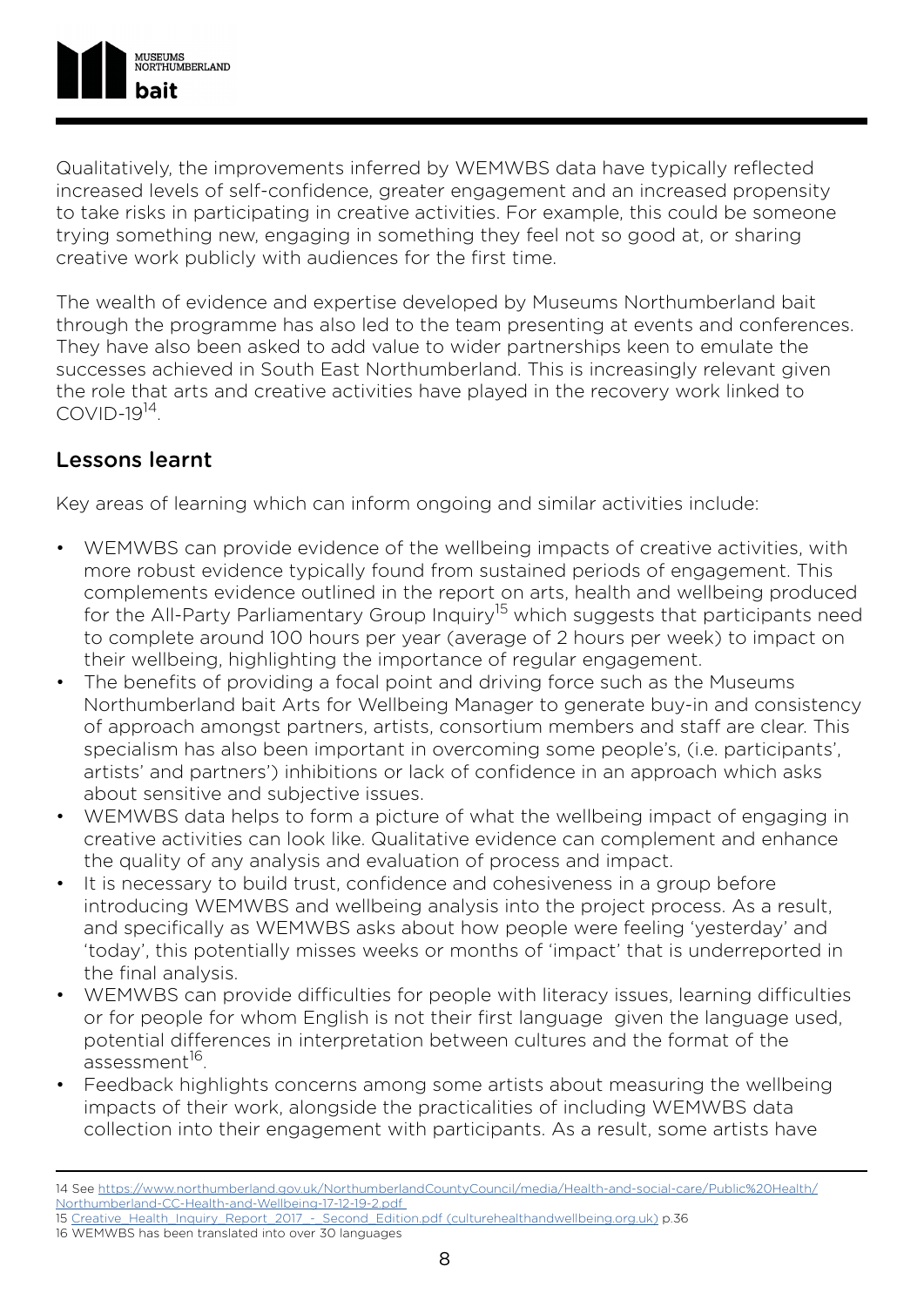

been unwilling or unable to administer the approach, requiring the Museums Northumberland bait team to take the lead.

- COVID-19 has impacted negatively on the programme's ability to administer the WEMWBS assessment with social distancing reducing the face to face contact needed to support people to complete the approach effectively given the personal nature of questions.
- The value derived from the WEMWBS data can be increased with additional resources and expertise to add depth to the analysis process. For example, extra data analysis capacity from Northumberland County Council Public Health during Phase 1 of the programme enabled more comparisons with national trends and additional analysis of patterns of wellbeing amongst cohorts. Greater resources could also inform more detailed analysis by participant demographic data for example.
- The use of WEMWBS by Museums Northumberland bait to evidence the wellbeing impact of engaging in creative activities was innovative at the beginning of the programme. However, it is just one of a number of measures and approaches now available to organisations. For example, the 'ONS4' subjective wellbeing questions on life satisfaction, sense of worth of activities, happiness and anxiety provide an alternative option to WEMWBS that contribute to Official Statistics and facilitate easier comparisons with wider datasets.

#### Summary

The decision to use WEMWBS to demonstrate the benefits to wellbeing of quality arts activity has, with the support of partners and the drive of the Museums Northumberland Arts for Wellbeing Manager, developed an evidence base from which an informed assessment of the link between creative activities and wellbeing can be made. In addition to a suite of positive qualitative feedback, the programme can evidence that between 72-75% of participants completing the assessment each year reported an increase in wellbeing with a 15% overall increase in wellbeing observed across the whole sample of participants.



Close Knit animation workshop. Credit Jason Thompson